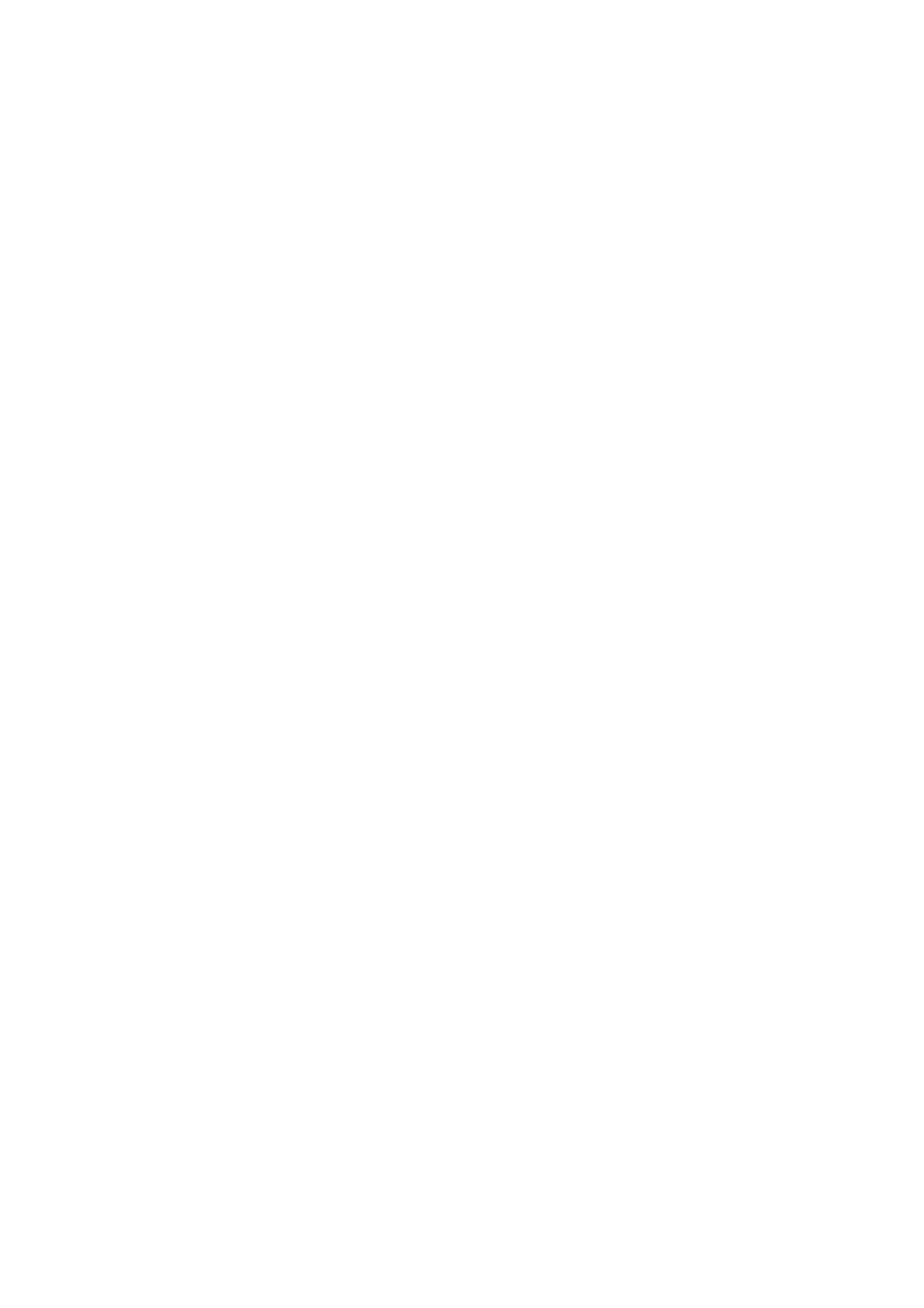| And Simon the Deacon, with grief and surprise,<br>As he peep'd through the key-hole, could scarce fancy real | 95  |
|--------------------------------------------------------------------------------------------------------------|-----|
| The scene he beheld, or believe his own eyes.                                                                |     |
| In his ear was ringing the Lord Abbot singing, —                                                             |     |
| He could not distinguish the words very plain,                                                               |     |
| But 'twas all about "Cole," and "jolly old Soul"                                                             |     |
| And "Fiddlers," and "Punch," and things quite as profane.                                                    | 100 |
| Even Porter Paul at the sound of such revelling,                                                             |     |
| With fervor himself began to bless.                                                                          |     |
| For he thought he must somehow have let the Devil in, $-$                                                    |     |
| And perhaps was not very much out in his guess.                                                              |     |
| The Accusing Byers "flew up to Heaven's Chancery,"                                                           | 105 |
| Blushing like scarlet with shame and concern.                                                                |     |
| The Archangel took down his tale, and in answer he                                                           |     |
| Wept — (See the works of the late Mr. Sterne).                                                               |     |
| Indeed, it is said, a less taking both were in                                                               |     |
| When, after a lapse of a great many years,                                                                   | 110 |
| They book'd Uncle Toby five shillings for swearing,                                                          |     |
| And blotted the fine out again with their tears!                                                             |     |
| But St. Nicholas' agony who may paint?                                                                       |     |
| His senses at first were well-nigh gone.                                                                     |     |
| The beatified saint was ready to faint                                                                       | 115 |
| When he saw in his Abbey such sad goings on!                                                                 |     |
| For never, I ween, had such doings been seen                                                                 |     |
| There before, from the time that most excellent Prince,                                                      |     |
| Earl Baldwin of Flanders, and other Commanders,                                                              |     |
| Had built and endowed it some centuries since. —                                                             | 120 |
| But hark! — 'tis a sound from the outermost gate!                                                            |     |
| A startling sound from a powerful blow. —                                                                    |     |
| Who knocks so late? $-$ it is half after eight                                                               |     |
| By the clock, $-$ and the clock's five minutes too slow.                                                     |     |
| Never, perhaps, had such loud double raps,                                                                   | 125 |
| Been heard in St. Nicholas' Abbey before;                                                                    |     |
| All agreed "it was shocking to keep people knocking,"                                                        |     |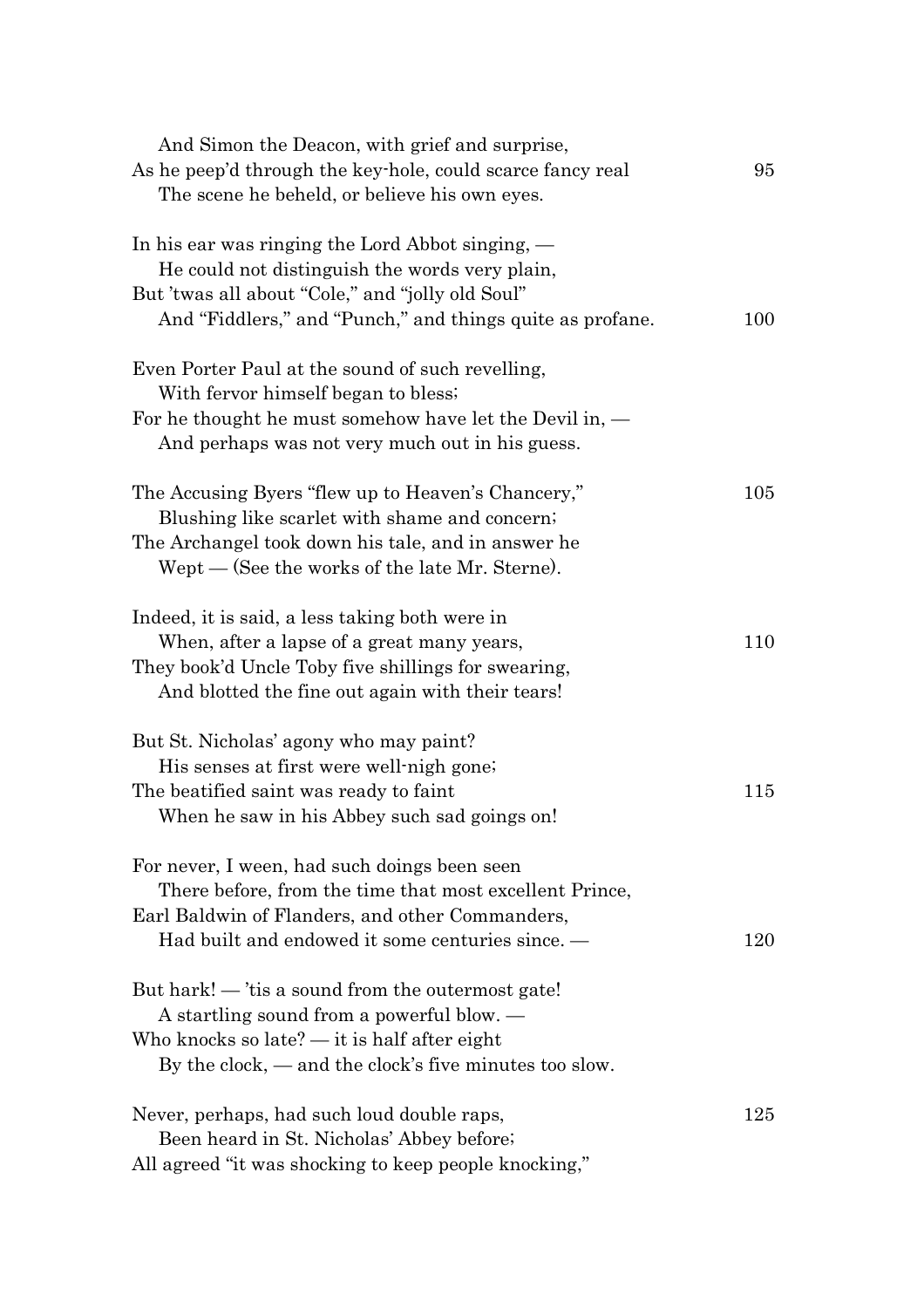| But none seem'd inclined to "answer the door."                                                                                                                                                                                                                                                                                                   |     |
|--------------------------------------------------------------------------------------------------------------------------------------------------------------------------------------------------------------------------------------------------------------------------------------------------------------------------------------------------|-----|
| Now a louder bang through the cloisters rang,<br>And the gate on its hinges wide open flew;<br>And all were aware of a Palmer there,<br>With his cockle, hat, staff, and his sandal shoe.                                                                                                                                                        | 130 |
| Many a furrow, and many a frown<br>By toil and time on his brow were traced;<br>And his long loose gown was of ginger brown,<br>And his rosary dangled below his waist.                                                                                                                                                                          | 135 |
| Now seldom, I ween, is such costume seen,<br>Except at a stage-play or masquerade;<br>But who doth not know it was rather the go<br>With Pilgrims and Saints in the second Crusade?<br>With noiseless stride did that Palmer glide<br>Across that oaken floor;<br>And he made them all jump, he gave such a thump<br>Against the Refectory door! | 140 |
| Wide open it flew, and plain to the view<br>The Lord Abbot they all mote see;<br>In his hand was a cup, and he lifted it up,<br>"Here's the Pope's good health with three!!"                                                                                                                                                                     | 145 |
| Rang in their ears three deafening cheers,<br>"Huzza! huzza! huzza!"<br>And one of the party said, "Go it, my hearty!" —<br>When outspake that Pilgrim gray -                                                                                                                                                                                    | 150 |
| "A boon, Lord Abbot! a boon! a boon!"<br>Worn is my foot, and empty my scrip;<br>And nothing to speak of since yesterday noon<br>Of food, Lord Abbot, hath pass'd my lip.                                                                                                                                                                        | 155 |
| "And I am come from a far countree,<br>And have visited many a holy shrine;<br>And long have I trod the sacred sod<br>Where the Saints do rest in Palestine!" -                                                                                                                                                                                  | 160 |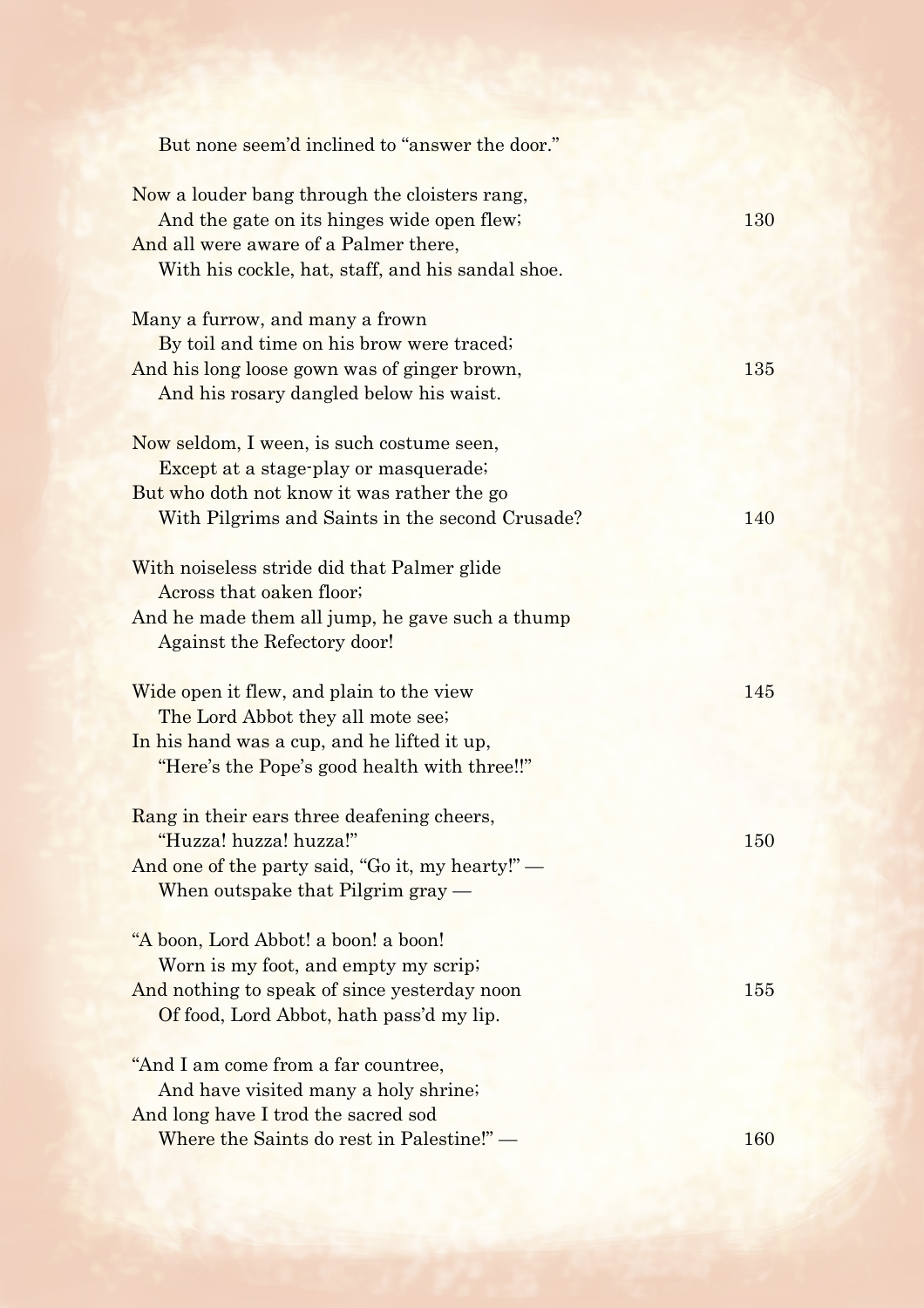| "And thou art come from a far countree,<br>And if thou in Paynim lands hast been,<br>Now rede me aright the most wonderful sight,<br>Thou Palmer gray, that thine eyes have seen.                   |     |
|-----------------------------------------------------------------------------------------------------------------------------------------------------------------------------------------------------|-----|
| "Arede me aright the most wonderful sight,<br>Gray Palmer, that ever thine eyes did see,<br>And a manchette of bread, and a good warm bed,<br>And a cup o' the best shall thy guerdon be!"          | 165 |
| "Oh!<br>I have been east, and I have been west,<br>And I have seen many a wonderful sight;<br>But never to me did it happen to see<br>A wonder like that which I see this night!                    | 170 |
| "To see a Lord Abbot, in rochet and stole,<br>With Prior and Friar, $-$ a strange mar-velle! $-$<br>O'er a jolly full bowl, sitting cheek by jowl,<br>And hob-nobbing away with a Devil from Hell!" | 175 |
| He felt in his gown of ginger brown,<br>And he pull'd out a flask from beneath;<br>It was rather tough work to get out the cork,<br>But he drew it at last with his teeth.                          | 180 |
| O'er a pint and a quarter of holy water,<br>He made a sacred sign;<br>And he dash'd the whole on the <i>soi-disant</i> daughter<br>Of old Plantagenet's line!                                       |     |
| Oh! then did she reek, and squeak, and shriek,<br>With a wild unearthly scream;<br>And fizzl'd, and hiss'd, and produced such a mist,<br>They were all half-choked by the steam.                    | 185 |
| Her dove like eyes turn'd to coals of fire,<br>Her beautiful nose to a horrible snout,<br>Her hands to paws, with nasty great claws,<br>And her bosom went in, and her tail came out.               | 190 |
| On her chin there appear'd a long Nanny-goat's beard,<br>And her tusks and her teeth no man mote tell;                                                                                              |     |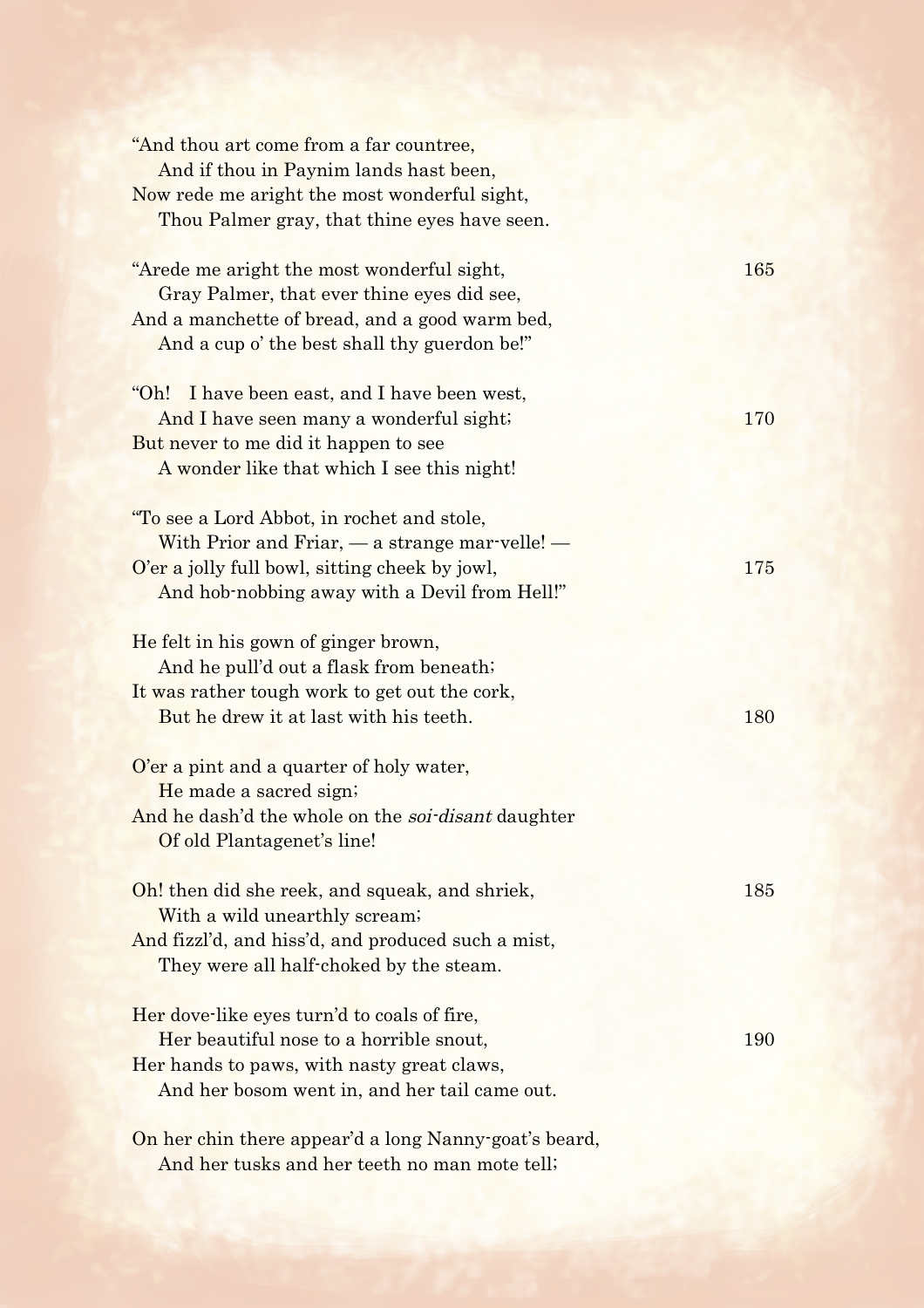| And her horns and her hoofs gave infallible proofs<br>'Twas a frightful fiend from the nethermost hell!                                                                                                                             | 195 |
|-------------------------------------------------------------------------------------------------------------------------------------------------------------------------------------------------------------------------------------|-----|
| The Palmer threw down his ginger gown,<br>His hat and his cockle; and, plain to sight,<br>Stood St. Nicholas' self, and his shaven crown<br>Had a glow-worm halo of heavenly light.                                                 | 200 |
| The fiend made a grasp, the Abbot to clasp;<br>But St. Nicholas lifted his holy toe,<br>And, just in the nick, let fly such a kick<br>On his elderly Namesake, he made him let go,                                                  |     |
| And out of the window he flew like a shot,<br>For the foot flew up with a terrible thwack,<br>And caught the foul demon about the spot<br>Where his tail joins on to the small of his back.                                         | 205 |
| And he bounded away like a foot-ball at play,<br>Till into the bottomless pit he fell slap,<br>Knocking Mammon the meagre o'er pursy Belphegor,<br>And Lucifer into Beëlzebub's lap.                                                | 210 |
| Oh! happy the slip from his Succubine grip,<br>That saved the Lord Abbot - though, breathless with fright,<br>In escaping he tumbled, and fractured his hip,<br>And his left leg was shorter thenceforth than his right!            | 215 |
| On the banks of the Rhine, as he's stopping to dine,<br>From a certain Inn-window the traveller is shown<br>Most picturesque ruins, the scene of these doings,<br>Some miles up the river, south-east of Cologne.                   | 220 |
| And, while "sour-kraut" she sells you, the landlady tells you<br>That there, in those walls, now all roofless and bare,<br>One Simon, a Deacon, from a lean grew a sleek one,<br>On filling a <i>ci-devant</i> Abbot's state chair. |     |
| How a <i>ci-devant</i> Abbot, all clothed in drab, but<br>Of texture the coarsest, hair shirt, and no shoes<br>(His mitre and ring, and all that sort of thing                                                                      | 225 |